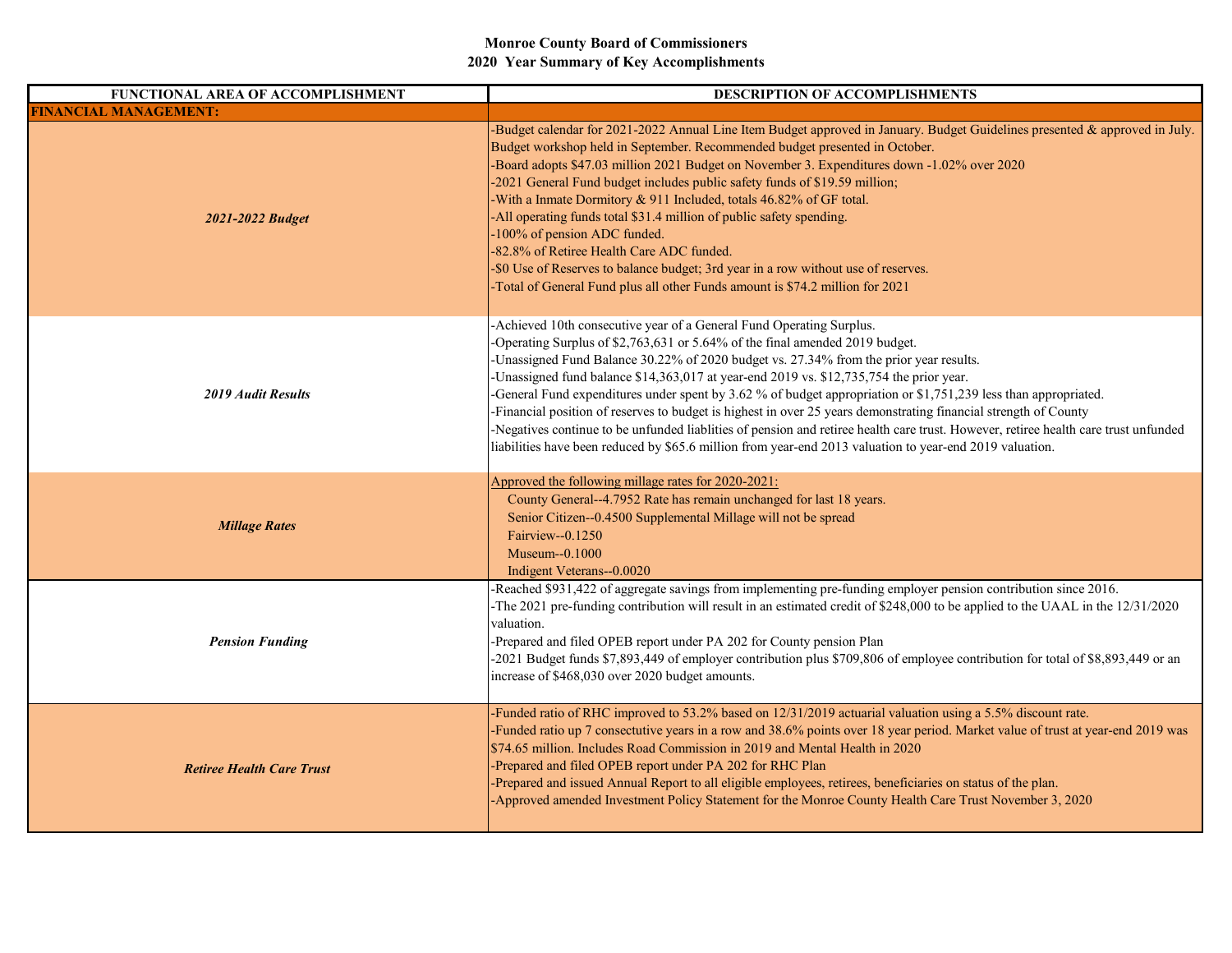| <b>FUNCTIONAL AREA OF ACCOMPLISHMENT</b> | <b>DESCRIPTION OF ACCOMPLISHMENTS</b>                                                                                                                                                                                                                                                                                                                                                                                                                                                                                                                                                                                                                                                                                                                                                |
|------------------------------------------|--------------------------------------------------------------------------------------------------------------------------------------------------------------------------------------------------------------------------------------------------------------------------------------------------------------------------------------------------------------------------------------------------------------------------------------------------------------------------------------------------------------------------------------------------------------------------------------------------------------------------------------------------------------------------------------------------------------------------------------------------------------------------------------|
| <b>Board Governance</b>                  | Completed annual review of Board of Commissioners By-Laws and approved amendments February 18, 2020<br>-Approved Farmland and Open Space Applications and updated Master Plans for municipalities<br>-Received presentations and annual reports from multiple agencies and community partners along with operating departments<br>-Approved new policies for delinquent tax revolving fund administration and new policies covering new or revised benefit plans.<br>-Amended policies related to new compensation plan.                                                                                                                                                                                                                                                             |
| <b>Property Tax Appeals</b>              | -DTE Monroe Power Plant Stipulation Agreement executed in May: \$19.75 million wired to DTE on June 25 covering total tax<br>refund of all taxing entities; of this amount \$165,616 is County portion from 2019 tax year<br>-DTE Fermi Nuclear Plant not yet resolved and proceedings before the MTT scheduled for 2021<br>Erie Township Republic Waste tax appeal resulted in \$245,000 of unrealized property tax revenue in 2020<br>-Tax Appeal Defense-Joined with other taxing entities to financially support Frenchtown Township in defending Fermi plant<br>appeal. Approved Resolution authorizing the cost sharing agreement to defend the DTE Fermi nuclear plant property tax appeal<br>and authorize the expenditure up to \$36,300 with funding from the 2020 budget. |
| <b>EMPLOYEE RELATIONS:</b>               |                                                                                                                                                                                                                                                                                                                                                                                                                                                                                                                                                                                                                                                                                                                                                                                      |
| <b>Collective Bargaining</b>             | Reached Agreements with the following employee groups:<br>-Dispatch Supervisors<br>-Youth Center Workers<br>-Family Court                                                                                                                                                                                                                                                                                                                                                                                                                                                                                                                                                                                                                                                            |
| <b>Wellness Week Program</b>             | -Sponsored first virtual wellness week for employees and retiress during the week of October 5th through the 9th.<br>Included:<br>-Retirement planning, financial services, healthy eating, healthy lifestyle, stress management, healthy menu planning and flu shots<br>as part of the week's events.<br>-Attendance/Participation of approximately 300 throughout the week.<br>-In the weeks prior to the event, HR emailed employees on how to navigate virtually and offered prizes for completing a survey.<br>-Employees participated in door prizes and drawings for prizes/incentives for attending and interacting with service providers                                                                                                                                   |
| <b>Employee Training</b>                 | -Developed the County's COVID-19 Preparedness and Response Plan and four updates to the plan. Included employee training<br>modules embedded in the plan document. Shared plan with local community partners including schools and business community<br>to share the resource. Policy used as model for members of the MMRMA and MAC.                                                                                                                                                                                                                                                                                                                                                                                                                                               |
| <b>Organizational Restructurings</b>     | -Continued work throughout 2020 implementing features within payroll and HR system. Open enrollment was major new rollout<br>in 2020.<br>- 2020 Reorganization plan approved for the Monroe County Museum and name of Monroe County Historical Commission<br>changed to Monroe Museum System Board of Trustees<br>-2020 Restructering of Monroe County Friend of the Court approved by the Board<br>-2020 Employment and Training Reorganization approved by the Board                                                                                                                                                                                                                                                                                                               |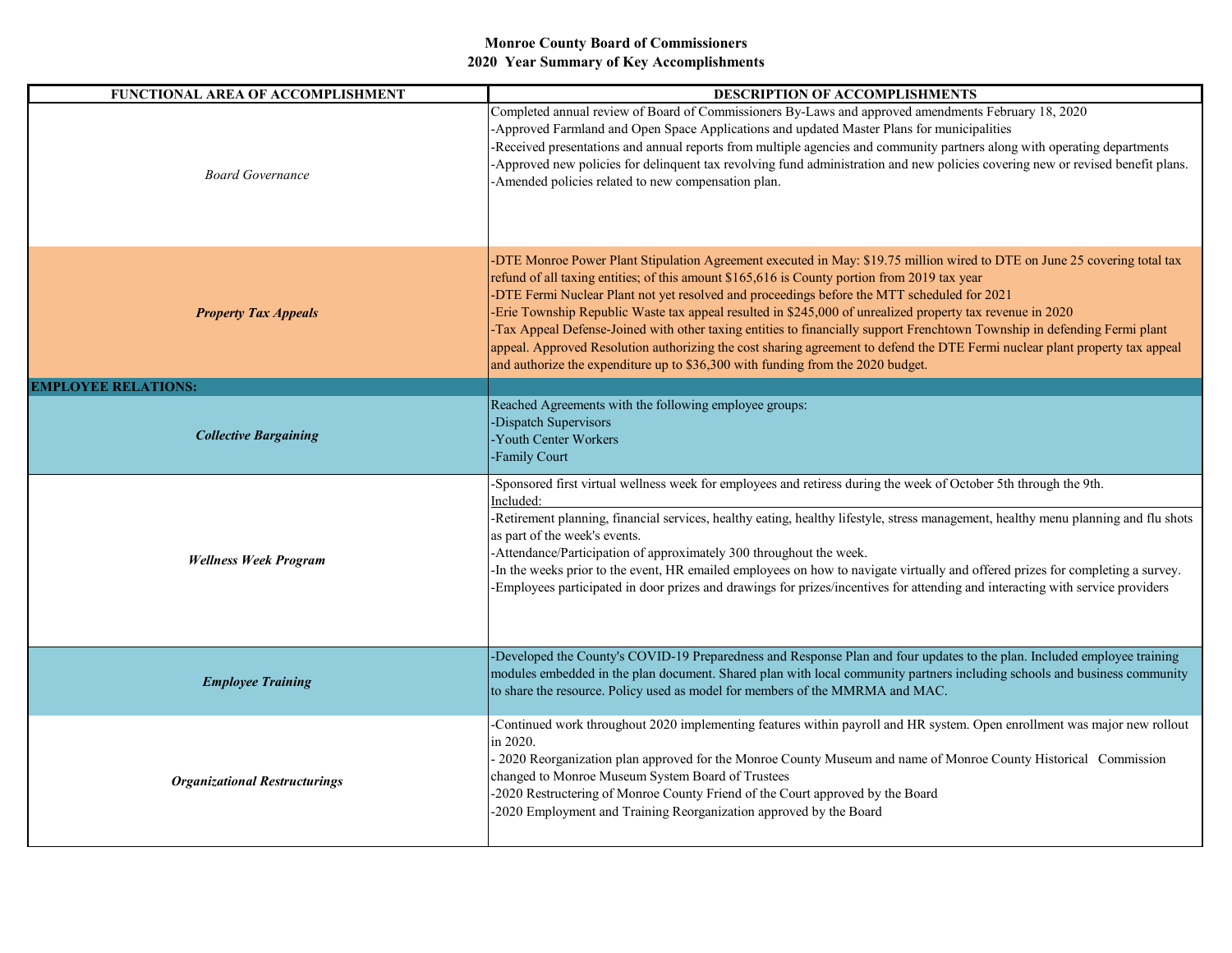| FUNCTIONAL AREA OF ACCOMPLISHMENT | DESCRIPTION OF ACCOMPLISHMENTS                                                                                                                                                                                                                                                                                                                                                                                                                                                                                                                                                                                                                                                                                                                                                                                                                                                                                                                                                                                                                                                                                                                                                                                                                                                                                                                                                                                                                                                                                                                                                                                                                                                                                                                                                                                                                                                                                                                                                                                                                  |
|-----------------------------------|-------------------------------------------------------------------------------------------------------------------------------------------------------------------------------------------------------------------------------------------------------------------------------------------------------------------------------------------------------------------------------------------------------------------------------------------------------------------------------------------------------------------------------------------------------------------------------------------------------------------------------------------------------------------------------------------------------------------------------------------------------------------------------------------------------------------------------------------------------------------------------------------------------------------------------------------------------------------------------------------------------------------------------------------------------------------------------------------------------------------------------------------------------------------------------------------------------------------------------------------------------------------------------------------------------------------------------------------------------------------------------------------------------------------------------------------------------------------------------------------------------------------------------------------------------------------------------------------------------------------------------------------------------------------------------------------------------------------------------------------------------------------------------------------------------------------------------------------------------------------------------------------------------------------------------------------------------------------------------------------------------------------------------------------------|
| <b>Human Resources</b>            | -Municipal Consulting Services completed workforce wage and total compensation analysis. Gave overview of study at Board of<br>Commissioners meeting in July<br>-Wage and Total Compensation Program implementaion developed by Administration was presented and approved in November<br>-New Voluntary Benefits through the Hartford and a new Specialty & High Cost Drug Discount Program through BCBSM &<br>PillarRx implemented                                                                                                                                                                                                                                                                                                                                                                                                                                                                                                                                                                                                                                                                                                                                                                                                                                                                                                                                                                                                                                                                                                                                                                                                                                                                                                                                                                                                                                                                                                                                                                                                             |
| <b>RISK MANAGEMENT:</b>           |                                                                                                                                                                                                                                                                                                                                                                                                                                                                                                                                                                                                                                                                                                                                                                                                                                                                                                                                                                                                                                                                                                                                                                                                                                                                                                                                                                                                                                                                                                                                                                                                                                                                                                                                                                                                                                                                                                                                                                                                                                                 |
| Litigation                        | -Litigation Open cases are at 9 with three (3) of those appeals of the lower court's ruling in favor of the County<br>-In 2020, all but one lawsuit against the County were dismissed in favor of the County.<br>-Continues trend of historically low number of active litigation cases in past 30 years for County. More recently, since 2010, 81%<br>of all litigation ended in win for County.<br>-Workers' compensation claims, expenses and trends also remain low and historically below County average.<br>-Opioid Litigation case continues with County part of plaintiff class looking for resolution among parteis as multiple defendants<br>face bankruptcies across country.                                                                                                                                                                                                                                                                                                                                                                                                                                                                                                                                                                                                                                                                                                                                                                                                                                                                                                                                                                                                                                                                                                                                                                                                                                                                                                                                                        |
| <b>INTERGOVERNMENTAL:</b>         |                                                                                                                                                                                                                                                                                                                                                                                                                                                                                                                                                                                                                                                                                                                                                                                                                                                                                                                                                                                                                                                                                                                                                                                                                                                                                                                                                                                                                                                                                                                                                                                                                                                                                                                                                                                                                                                                                                                                                                                                                                                 |
| COVID <sub>19</sub>               | -Regular updates on the Covid19 virus and impact to the county from Health Department, Sheriff's Office/Jail and County<br>Operations<br>County developed model COVID-19 Preparedness and Response Plan with Dkyma Law Firm and distributed statewide through<br>MMRMA, MAC and locally to business and community partners.<br>-Senate Bill 690 appropriated \$880 million in CARES Funding to local units throughout the state.<br>-County received \$162,000 under First Responder Hazard Pay Premium Program.<br>-\$2,315,116 under Public Safety-Public Health Payroll Reimbursement Program.<br>-\$1,180,899 under Coronavirus Relief Local Governments Grants in lieu of Revenue Sharing<br>-Resolution to Amend 2020 Budget passed in May with amendments from impact of COVID and prior year tax settlements<br>-Resolution passed in June to move Monroe County out of the Economic Recovery Council Region 1 (Detroit Region)<br>-Resolution to Restore Economic Stability and Freedom to Monroe County passed in June<br>-GIS Hub used to track community case information on county website; GIS tool created for schools to use for their operations in<br>managing COVID<br>-DTE Foundation donated PPE of 15,000 KN95 masks for distrubution through public health-EMD<br>-Fiat Chrysler donated 12,000 surgical face masks for distribution through public health-EMD<br>-Approved proposal to provide premium COVID-19 pay to County employees who met certain criteria<br>-Museum staff made 500 cloth reusable face masks that were destributed by HR<br>-Digital non-touch thermometers, plexiglass barriers, KN95 masks, hand sanitizer, disinfecting wipes were provided to the<br>departments to ensure that employees have access to all of the applicable PPE for the type of work being performed<br>-Fiat Chrysler donated 5,000 masks to supply first responders and other needs within the organization<br>-Paid leave time approved as a result of employees who sheltered in place or worked staggered schedules |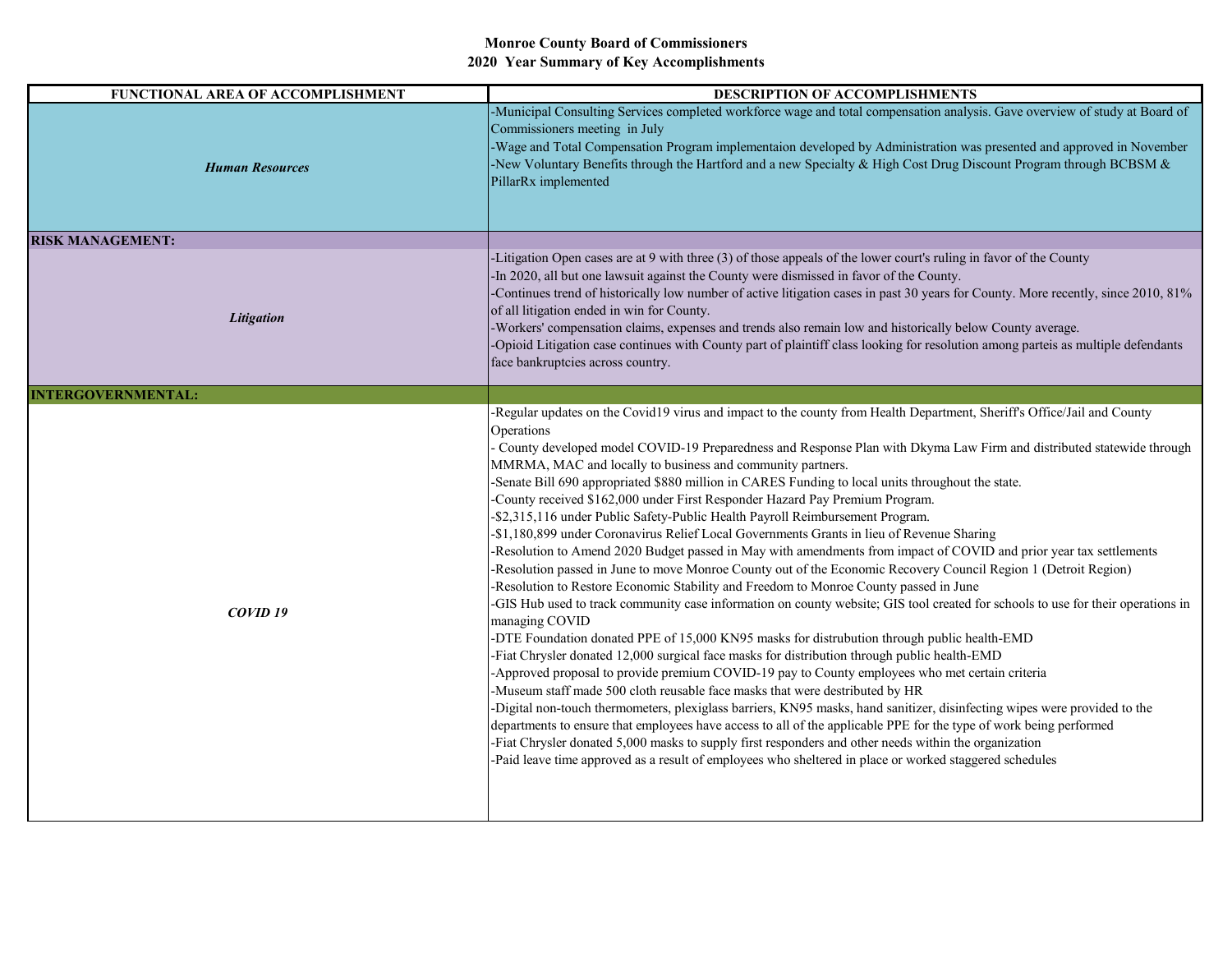| FUNCTIONAL AREA OF ACCOMPLISHMENT | DESCRIPTION OF ACCOMPLISHMENTS                                                                                                                                                                                                                                                                                                                                                                                                                                                                                                                                                                                                                                                                                                                                                                                                                                                                                                                                                                                                                                                                                                                                                                                                                                                                                                                                                                                                                                                                    |
|-----------------------------------|---------------------------------------------------------------------------------------------------------------------------------------------------------------------------------------------------------------------------------------------------------------------------------------------------------------------------------------------------------------------------------------------------------------------------------------------------------------------------------------------------------------------------------------------------------------------------------------------------------------------------------------------------------------------------------------------------------------------------------------------------------------------------------------------------------------------------------------------------------------------------------------------------------------------------------------------------------------------------------------------------------------------------------------------------------------------------------------------------------------------------------------------------------------------------------------------------------------------------------------------------------------------------------------------------------------------------------------------------------------------------------------------------------------------------------------------------------------------------------------------------|
| <b>Economic Development</b>       | Continued building enhancements of Economic Development Tools - Including GIS, Parcel Data and Digital Aerial Photography.<br>Planning staff implemented GIS Hub as gateway for all data.<br>-ISD developed several initiatives to utilize the GIS technology<br>-Resolution in support for TAP funds for Monroe Loop Trail Feasibility Study passed in July<br>-\$12,500 approved for the LaPlaisance Road Innovation economic development plan<br>-Community Planning and Engagement utilized many methods to encourage citizens to complete the 2020 U.S. Census<br>-Commissioners and staff active in strategic (Monroe Link Plan) plan working groups including the plan's 6 pillars for<br>implementation.<br>-Sheriff's red shirt crew completed first year of Pillar Team's effort at building up image by removing debris and performing more<br>detailed grounds maintenance at I-75 exits at North Dixie Highway & Nadeau Road as part of the beautification effort under the<br>Image and Brand pillar team of the Monroe Link Plan<br>-SEMCOG 2045 Regional Transportation Plan amendments were made to the 2020-2023 Transportation Improvement plan<br>-Image and Brand launched for Monroe County- Branded as Michigan's Cornerstone<br>-InSite Real Estate broke ground after obtaining final approvals for construction of phase 1 of former Nike Misile Base creating<br>Ford Motor Company Distribution Center. \$125 million development in progress with completion in 2021 |
| Central Dispatch                  | -Resolution passed in May to set 911 surcharge to \$2.00 per month, per device with all funds collected to be used for funding of<br>911 emergency telephone call answering and dispatch services within Monroe County.<br>-Worked to resolved Fire Paging issues and Fire Department representation on the 9-1-1 District Board<br>-Hired Consultant for the Public Safety Wireless Communication analysis for fire paging services.<br>-Text to 9-1-1 was rolled out in November for emergency communications into Monroe County Central Dispatch<br>-Public Safety Radio Equipment Subscriber Agreements received from local units which formally transfers ownership of the<br>equipment from the County to each local unit.                                                                                                                                                                                                                                                                                                                                                                                                                                                                                                                                                                                                                                                                                                                                                                  |
| <b>Drain Commission</b>           | -Resolution describing the Deficit Elimination Plan for the Monroe County Monroe County Drain Commission Component Unit-<br>Special Drain Capital Projects Fund for transmittal to Michigan Treasury. Retained audit firm to assist with the corrective action<br>plan required.                                                                                                                                                                                                                                                                                                                                                                                                                                                                                                                                                                                                                                                                                                                                                                                                                                                                                                                                                                                                                                                                                                                                                                                                                  |
| <b>Treasurer</b>                  | Approved Policy #311-Administration of Deliquent Tax Revolving Fund                                                                                                                                                                                                                                                                                                                                                                                                                                                                                                                                                                                                                                                                                                                                                                                                                                                                                                                                                                                                                                                                                                                                                                                                                                                                                                                                                                                                                               |
| <b>Road Commission</b>            | -Managing Director Randy Pierce announces his retirement and former Finance Director, Dori Hawkins-Freelain hired to be new<br>Managing Director                                                                                                                                                                                                                                                                                                                                                                                                                                                                                                                                                                                                                                                                                                                                                                                                                                                                                                                                                                                                                                                                                                                                                                                                                                                                                                                                                  |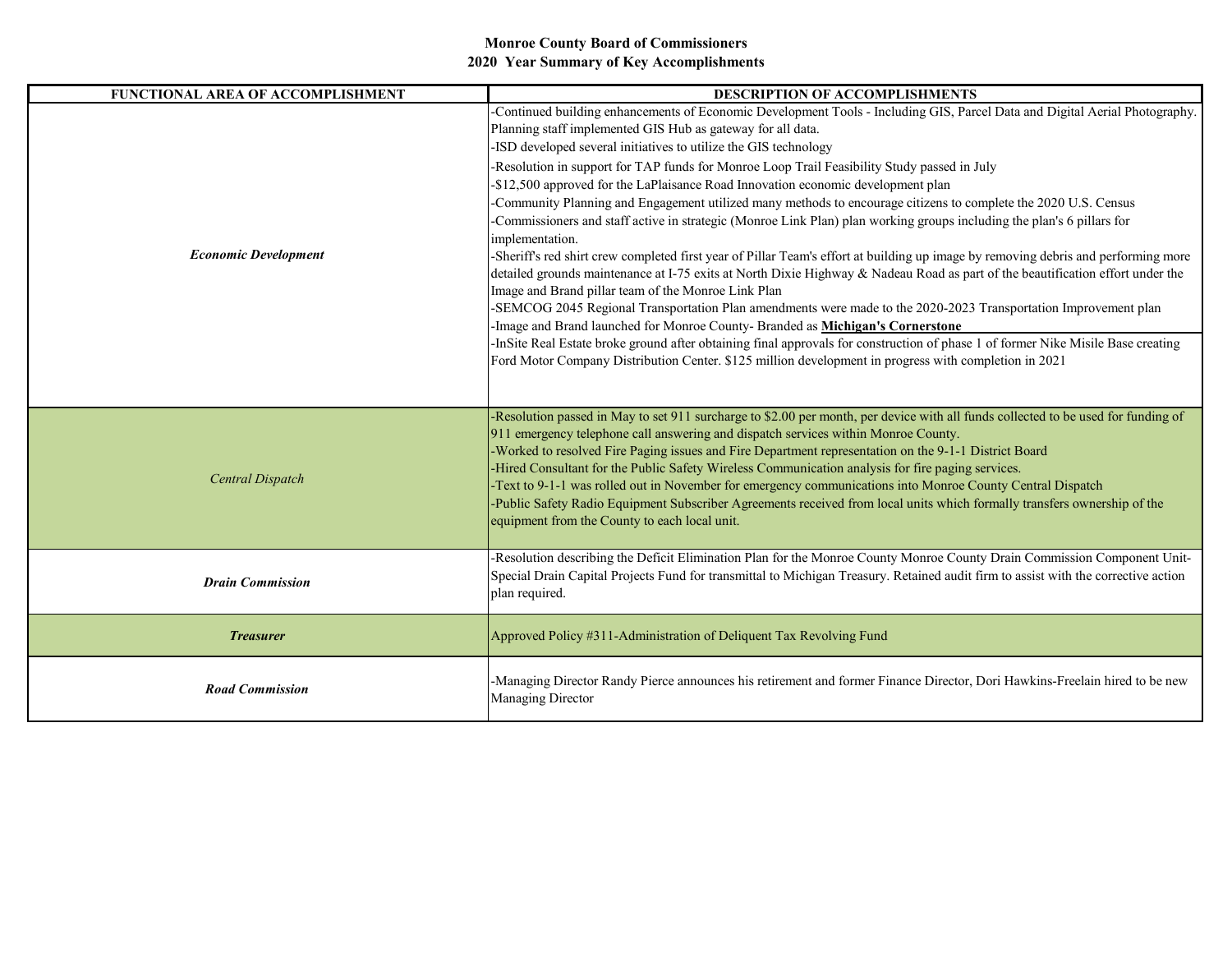| FUNCTIONAL AREA OF ACCOMPLISHMENT        | DESCRIPTION OF ACCOMPLISHMENTS                                                                                                                                                                                                                                                                                                                                                                                                                                                                                                                                                                                                                                                                                                                                                                                                                                                                                                                                                                                                                                                                                                        |
|------------------------------------------|---------------------------------------------------------------------------------------------------------------------------------------------------------------------------------------------------------------------------------------------------------------------------------------------------------------------------------------------------------------------------------------------------------------------------------------------------------------------------------------------------------------------------------------------------------------------------------------------------------------------------------------------------------------------------------------------------------------------------------------------------------------------------------------------------------------------------------------------------------------------------------------------------------------------------------------------------------------------------------------------------------------------------------------------------------------------------------------------------------------------------------------|
| <b>GRANTS:</b>                           | County awarded \$3,187,829 of Federal, State and other Sources Grant Funding in 2020                                                                                                                                                                                                                                                                                                                                                                                                                                                                                                                                                                                                                                                                                                                                                                                                                                                                                                                                                                                                                                                  |
| <b>All Grants Summarized by Function</b> | -Courts: \$224,000<br>-MIDC: \$973,072 State funding of \$757,287 and County funding of \$215,785<br>-SEMCOG-Wayfinding & Signage Grant: \$40,000<br>Prosecutor: \$207,826<br>Sheriff: \$479,007<br>-Community Corrections: \$303,122<br>-MANTIS: \$92,537<br>Emergency Management: \$308,906<br>Public Health; \$559,359<br>-CARES Funding Application for a total of; \$3,955,900. Final payment to be determined after state allocates from Fund.<br>-Local resident and business owner donated \$29,190 to purchase 42 bulletproof vests for law enforcement officers in Sheriff's<br>office and police agencies across the County.<br>-Note: Aggregate of all MMRMA Grant funding awarded to County since 2006 is \$208,668                                                                                                                                                                                                                                                                                                                                                                                                      |
| <b>OPERATIONS:</b>                       |                                                                                                                                                                                                                                                                                                                                                                                                                                                                                                                                                                                                                                                                                                                                                                                                                                                                                                                                                                                                                                                                                                                                       |
| Presentations/Annual Reports/Resolutions | Board scheduled and received multiple presentations and reports from County agencies, offices and community partners as part of<br>its overall governance and oversight duties.<br>-Honored citizens, youth achievements and organizations with Resolutions and Tributes for their contributions to the overall<br>quality of life in Monroe County.<br>Interlocal Agreement approved for Michael Woolford to be the Designated Assessor for Monroe County<br>-Monroe County Museum System unveiled new marker at St. Antoine's site<br>WSU Center for Behaviorial Health presentation on Behaviorial Health and Substance Abuse Disorder programs in the Jail                                                                                                                                                                                                                                                                                                                                                                                                                                                                        |
| <b>Facilities</b>                        | -Courthouse and other county facilities interior painting and new carpet installation continued<br>-Additional Video Arraignment fixed stations added to the Monroe County Jail and Court system to better manage workload both<br>during the COVID restrictions and as new methods to operate going forward.<br>-Animal Control Asphalt Paving completed and single chip sealing of the road and parking area were completed<br>-Mail parcel scanner and whole body scanner installed at the jail-partial funding from MMRMA<br>-Service Drive Concrete Replacement at west campus sites off S. Raisinville Road<br>-Courthouse x-ray baggage unit replaced a 7 year old machine was set up in April<br>-Phase 2 Courtroom Technology Upgrades awarded in December. The State Supreme Court funded the upgrade of new video<br>monitors, cameras and voice polycom units. Provided through grant funding from the Supreme Court.<br>Inmate Dormitory Exterior Membrane replaced at a cost of \$1,190,000<br>-Local resident and business owner donated \$29,190 for bulletproof vests for law enforcement officers throughout County |
| <b>Information Technology</b>            | -Citizens Guide to Avoiding Scams added to County website                                                                                                                                                                                                                                                                                                                                                                                                                                                                                                                                                                                                                                                                                                                                                                                                                                                                                                                                                                                                                                                                             |